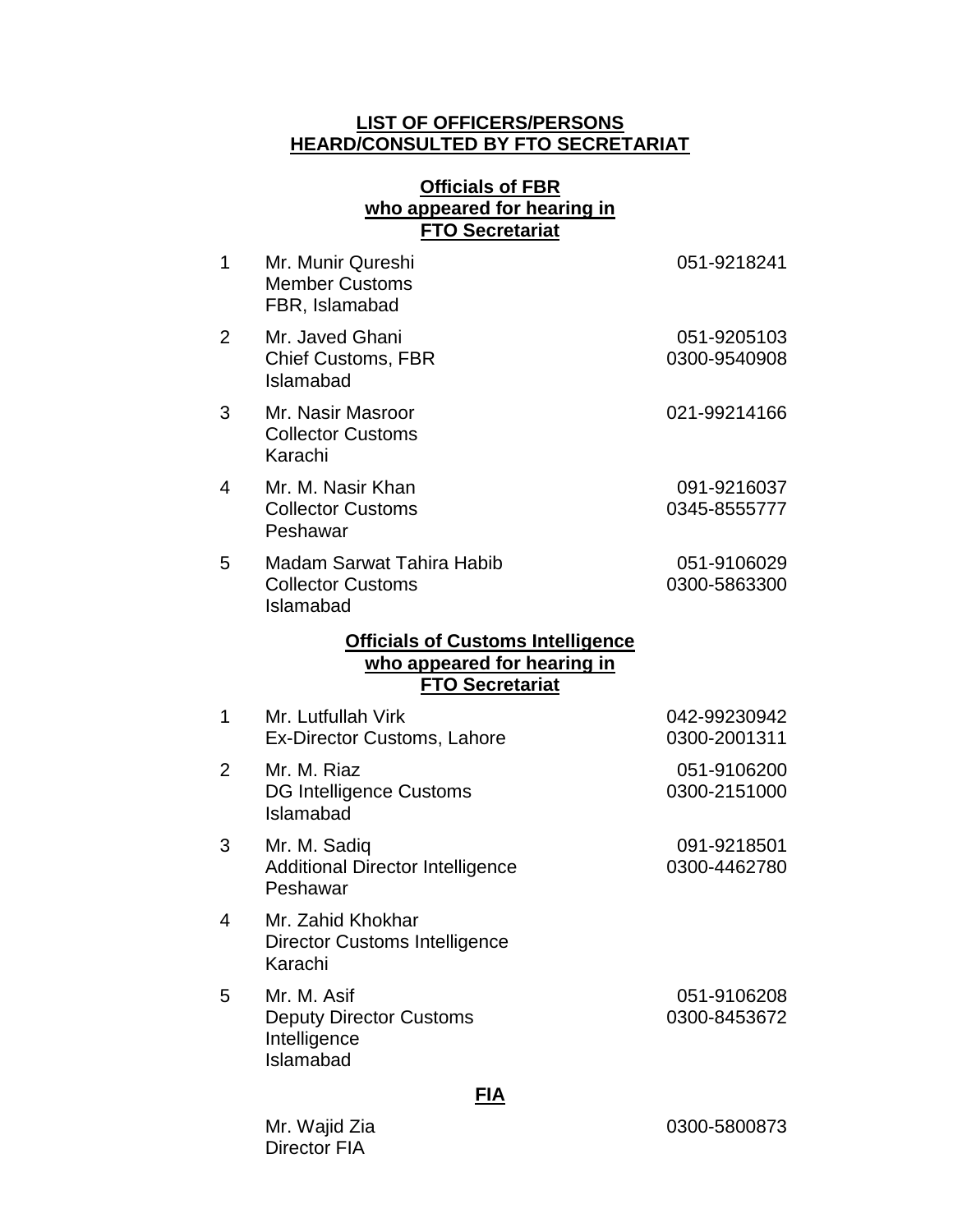# **Islamabad Police**

| 1              | Mr. Tahir Alam<br><b>SSP Islamabad</b>                               | 0300-5000577                 |
|----------------|----------------------------------------------------------------------|------------------------------|
| 2              | Capt. (R) Liagat Ali<br><b>Ex-SP Police</b><br>Islamabad             | 0321-5325600                 |
| 3              | Mr. Javed Iqbal Khattak<br><b>SP Legal</b><br>Islamabad              |                              |
| 4              | Mr. Khurram Rashid<br><b>SP Sadar</b><br>Islamabad                   |                              |
|                | <b>National Logistic Cell (NLC)</b>                                  |                              |
|                | Brig. (R) M. Akhtar<br>Director, NLC<br>Lahore                       | 042-37512378<br>0321-5442727 |
|                | <b>Pakistan Revenue Automation (PRAL)</b>                            |                              |
|                | Mr. Shahzad Masood<br>Senior Manager Operations (North)              | 0321-5371184                 |
|                | <b>Customs officials</b><br>who were contacted on phone              |                              |
| 1              | Mr. M. Ramzan Bhatti<br><b>Member FBR</b><br>Islamabad               | 0333-3217288                 |
| $\overline{2}$ | Mr. Amir M. Khan Marwat<br><b>DG Valuation</b><br>Karachi            | 021-99214123<br>0301-2228311 |
| 3              | Mr. Khalid Mehmood<br><b>Collector Customs Port Qasim</b><br>Karachi | 021-99272351<br>0300-8253672 |
| 4              | <b>Hafiz Matiullah</b><br><b>Collector Customs</b><br>Quetta         | 081-9202750<br>0300-5920977  |
| 5              | Mr. Farukh Sharif<br><b>DG Customs</b><br>Dryport, Faisalabad        | 041-9230221<br>0300-4070448  |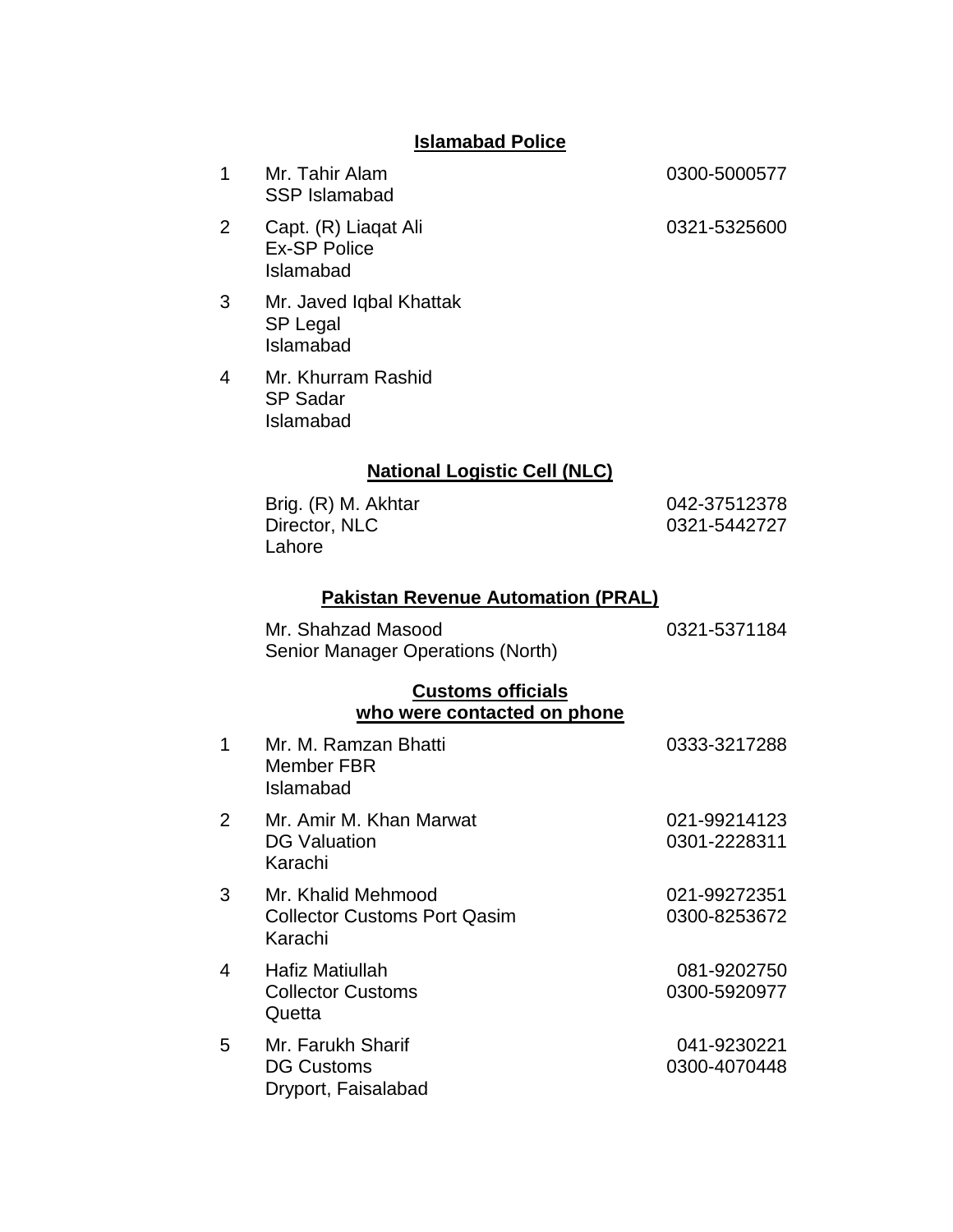### **Members of Public who voluntarily appeared for hearing**

# **Pakistan International Freight Forwarders Association (PIFFA)**

(representatives heard in FTO Secretariat)

| 1                                                     | Capt. M. Asad Iqbal Gill<br><b>Chief Executive</b><br><b>Cosmic Transportation &amp; Chartering</b><br>Network (Pvt) Ltd.<br>Suit 3, 2 <sup>nd</sup> Floor, Plot 15/C, 2 <sup>nd</sup><br>Zamzama Commercial Lane<br>Near Bank Al-Habib, Phase V<br>DHA, Karachi | 021-35838896-7<br>0300-2032222                                     |  |
|-------------------------------------------------------|------------------------------------------------------------------------------------------------------------------------------------------------------------------------------------------------------------------------------------------------------------------|--------------------------------------------------------------------|--|
| 2                                                     | Capt. Ghulam Mustafa<br><b>Member Executive Committee</b><br>503, 5 <sup>th</sup> Floor, Kashif Centre,<br>Shahrah-e-Faisal<br>Karachi                                                                                                                           | 021-5221881-3<br>0300-8266360                                      |  |
| 3                                                     | Mr. M. Nadeem Khan<br><b>Chief Executive</b><br>Raaziq International (Pvt) Ltd.,<br>27-D-1, Sir Syed Road<br>Gulberg-III, Lahore                                                                                                                                 | 042-35761977<br>0300-8441621                                       |  |
| $\overline{4}$                                        | Mr. Aziz Mohyuddin<br><b>Member Executive Committee &amp;</b><br>Sea Export Committee<br>5 <sup>th</sup> Floor, 503, Kashif Centre<br>Shahrah-e-Faisal, Karachi                                                                                                  | 021-35221881-3                                                     |  |
| <b>IBM</b>                                            | Mr. Vaqar Hussain<br>IBM, Islamabad                                                                                                                                                                                                                              | 051-2228378-9<br>0321-8513500                                      |  |
| <b>Members of Public</b><br>who sent written material |                                                                                                                                                                                                                                                                  |                                                                    |  |
| 1                                                     | Mr. Naseer Kamal<br><b>Executive Director</b><br>The General Tyre and Rubber<br>Company of Pakistan Ltd. Karachi                                                                                                                                                 | 051-4449955-6<br>021-35080172-81<br>042-36308605-7<br>0300-8245887 |  |
| $\overline{2}$                                        | Mian Muhammad Naeem Khalid<br>Chairman<br><b>Pakistan Customs Bonded Carrier</b><br>Association, Suite 1, 1 <sup>st</sup> Floor<br>Sattar Chambers, West Wharf<br>Road, Karachi                                                                                  | 021-32316226-9<br>0321-2597777                                     |  |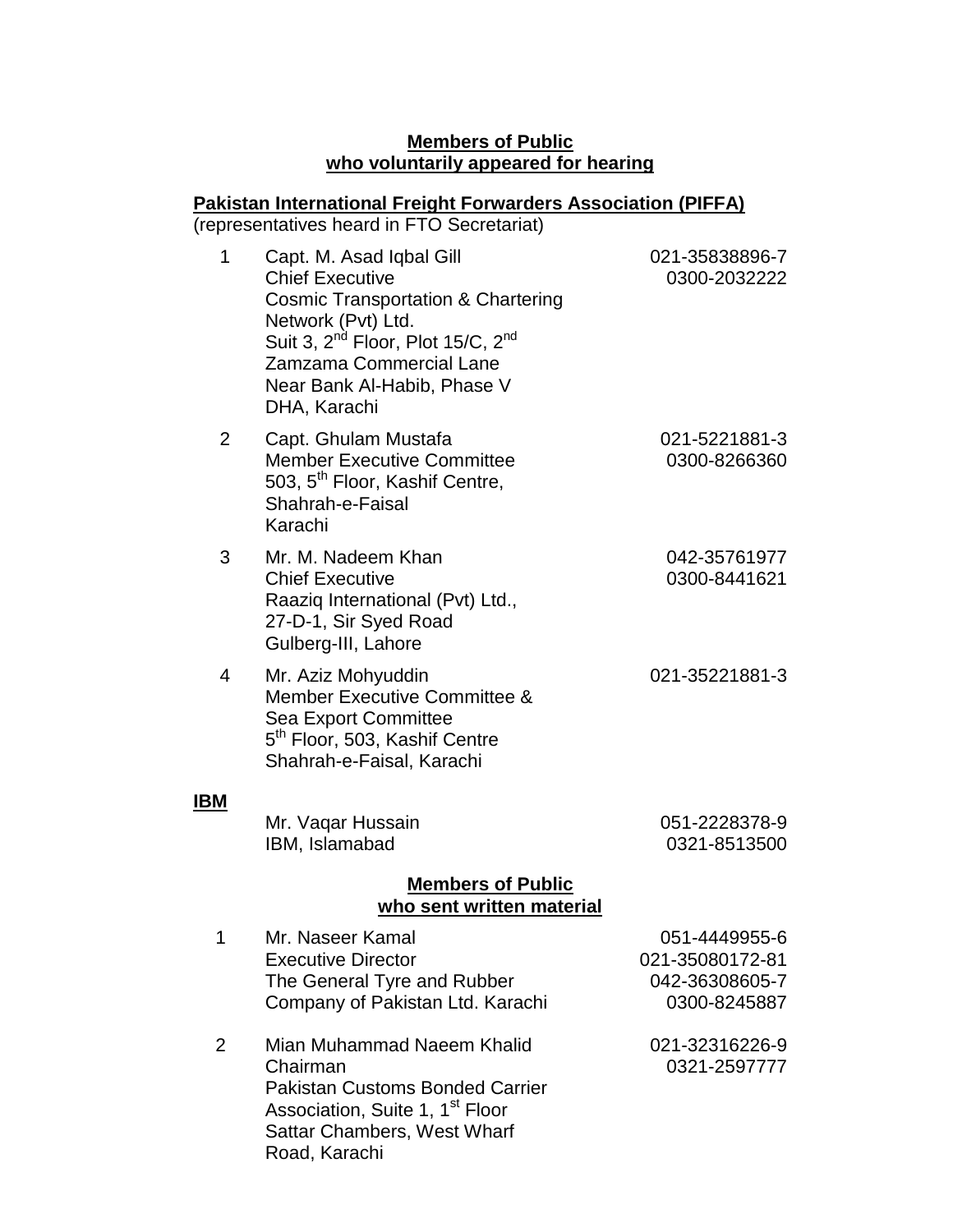| 3                                                         | Mr. Basharat Ahmad<br>Pakistan Tea Association<br>Karachi                                                                       | 021-32422161<br>0300-8504139                 |  |
|-----------------------------------------------------------|---------------------------------------------------------------------------------------------------------------------------------|----------------------------------------------|--|
| 4                                                         | Mr. Allah Yar Malik<br><b>Chief Executive</b><br>Industrial Adhesives (Pvt.) Ltd.<br>Lahore                                     | 042-35874050<br>0300-8465850                 |  |
| 5                                                         | Mr. Aziz ur Rehman<br>Citizen/Industrialist<br><b>PRGMEA</b><br>Karachi                                                         | 021-32052777<br>0300-8237004                 |  |
| 6                                                         | Mr. Ashraf Lakhani<br><b>Chief Executive</b><br>Dutech (Pvt.) Ltd.                                                              | 021-35046773<br>021-35047476<br>0300-8230510 |  |
| $\overline{7}$                                            | Mr. Arif Bilwani<br>Karachi Chamber of Commerce and<br>Industry,<br>Aiwan-e-Tijarat Road<br>Off. Shahrah-e-Liaquat,<br>Karachi. | 021-99218001-9                               |  |
| 8                                                         | Mr. Ahmed Irfan<br><b>Wing Commander</b><br>Lahore                                                                              | 0300-8449700                                 |  |
| <b>Members of Public</b><br>who promised written material |                                                                                                                                 |                                              |  |
| 1                                                         | Mr. Kamran Y. Mirza<br><b>Chief Executive</b><br><b>Pakistan Business Council</b><br>Karachi                                    | 021-35630528-9<br>0314-2000705               |  |
|                                                           | .                                                                                                                               |                                              |  |

2 Mr. Zafer Ullah Marwat Ex-MPA Peshawar

0333-3292222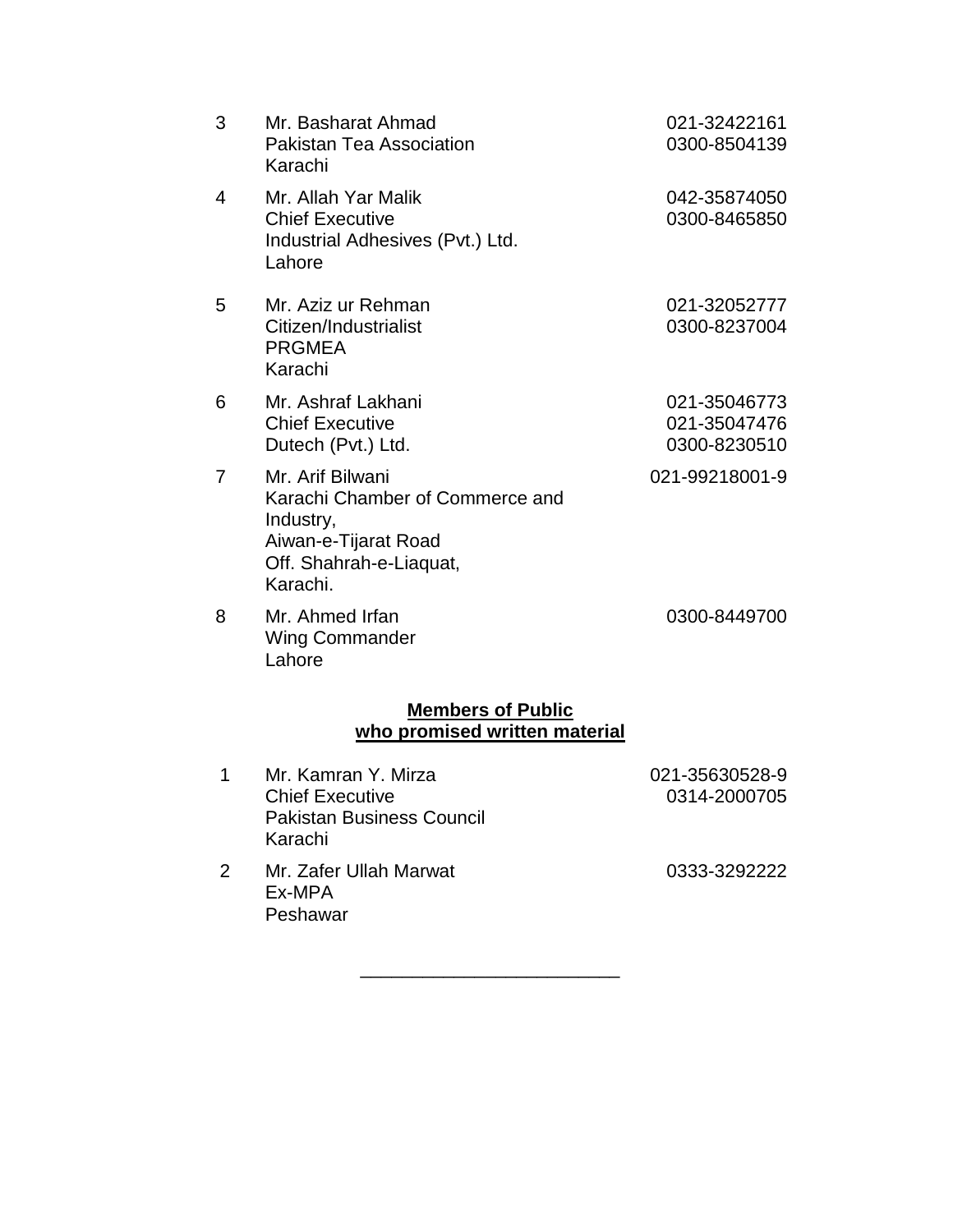# **LIST OF OFFICERS/PERSONS HEARD BY FTO SECRETARIAT REGIONAL OFFICE KARACHI**

- 1 Mr. Amir Altaf Clearing Agent
- 2 Mr. Mashhud Aslam Investigating Reporter

# 3 **Customs Bonded Carriers**

- i. Mr. Umar Khalid Messrs Limsa Agencies, Karachi
- ii. Mr. Anees Ahmed Messrs M. Ehsanuddin & Co.
- iii. Mian Khalid Naeem Messrs Jeelan Logistics (Pvt) Ltd.
- iv. Mr. M. Shabbir Messrs M. A. Land (Pvt) Ltd.

# **4 Pakistan Tea Association**

|   | i.              | Mr. Abdul Rab<br>Finance Director (Foods)              | Messrs Unilever Pakistan Ltd                   |
|---|-----------------|--------------------------------------------------------|------------------------------------------------|
|   |                 | ii. Mr. Amir Saeed Khawaja<br>Vice Chairman            | <b>Pakistan Tea Association</b>                |
|   | iii.            | Mr. Muhammad Hanif Janoo<br>Ex-Chairman                | <b>Pakistan Tea Association</b>                |
|   | IV.             | Mr. Hamid Khawaja<br>Chairman                          | Pakistan Tea Association<br>(Met in Islamabad) |
|   | $V_{\parallel}$ | Mr. Basharat Ahmed<br><b>Advisor Corporate Affairs</b> | Messrs Unilever Pakistan<br>(Met in Islamabad) |
| 5 | <b>PASPIDA</b>  |                                                        |                                                |
|   | i.              | Mr. Arshad Islam<br><b>Senior Vice President</b>       | <b>PASPIDA</b>                                 |
|   | ii.             | Mr. Danial Mahmood                                     | Messrs Kashmir Automobile                      |
|   | iii.            | Mr. S. M. Naeem                                        | <b>Messrs Naeem International</b>              |
|   |                 | iv. Sheikh Arman Hussain                               | Messrs Khyber Autos                            |
|   | V.              | Mr. Irfan Ali Sabir                                    | <b>Messrs Irfan Autos</b>                      |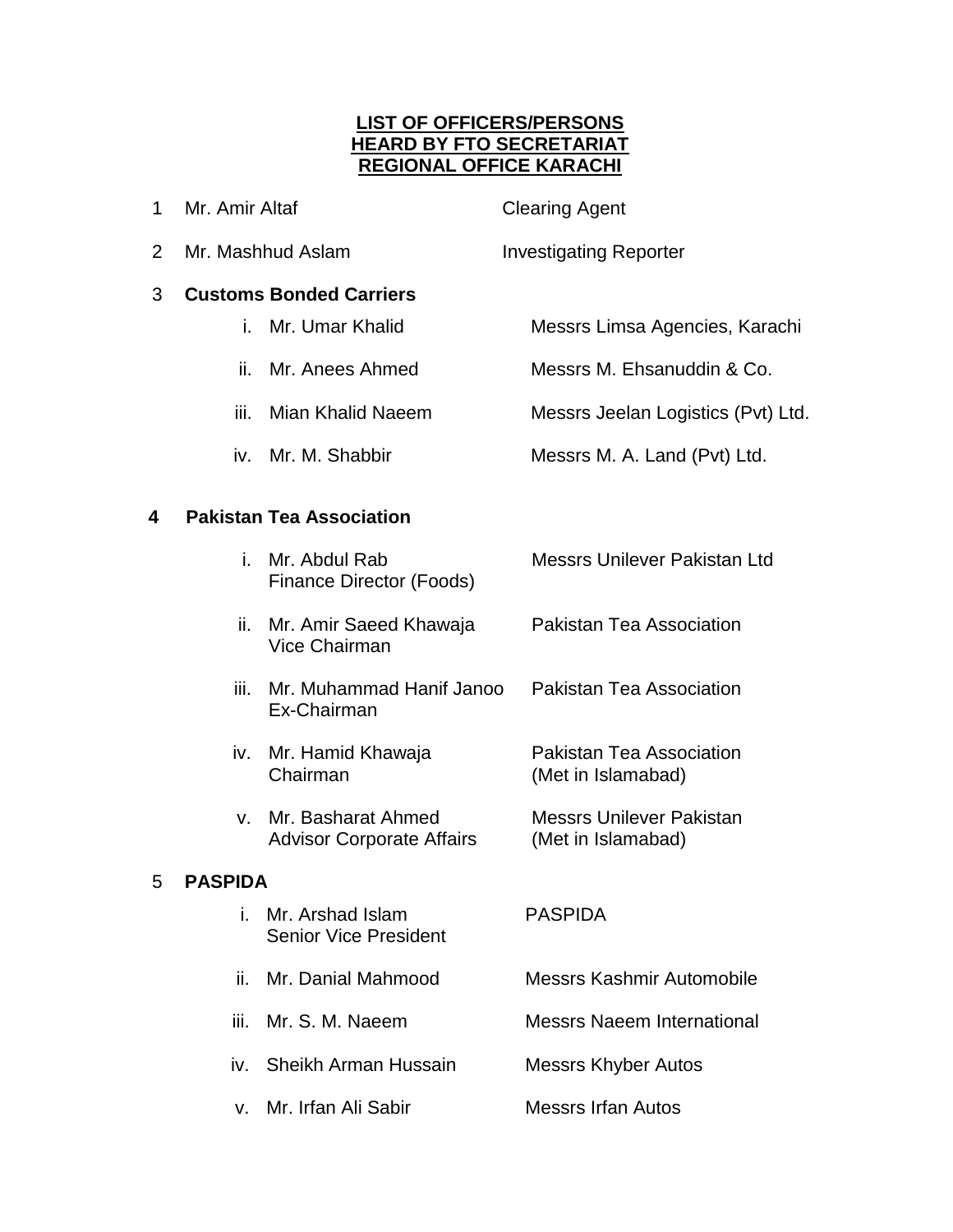|   | vi.                          | Mr. Arshad Islam                                                               | <b>Pioneer Automobiles</b>                                      |
|---|------------------------------|--------------------------------------------------------------------------------|-----------------------------------------------------------------|
|   | vii.                         | Sheikh Zahiruddin Babar                                                        | <b>Messrs Zaheeruddin and Sons</b>                              |
| 6 |                              | <b>Messrs Dutech (Pvt.) Ltd.</b>                                               |                                                                 |
|   |                              | Mr. Ashraf Lakhani<br><b>Chief Executive</b>                                   | Messrs Dutech (Pvt.) Ltd.                                       |
| 7 | <b>PIFFA</b>                 |                                                                                |                                                                 |
|   | i.                           | Capt. M. Asad Iqbal Gill                                                       | Messrs Cosmic Transportation &<br>Chartering Network (Pvt) Ltd. |
|   | ii.                          | Capt. Ghulam Mustafa<br><b>Member Executive</b><br>Committee                   | <b>PIFFA</b>                                                    |
|   | iii.                         | Mr. Fahd<br>Member                                                             | <b>PIFFA</b>                                                    |
|   | İV.                          | Capt. Ayaz Bari<br>Member                                                      | <b>PIFFA</b>                                                    |
| 8 | <b>Balochistan</b>           |                                                                                |                                                                 |
|   |                              | Major Ashraf Nasir<br><b>Ex-Chief Secretary</b><br><b>Ex-Collector Customs</b> |                                                                 |
| 9 | <b>Custom House, Karachi</b> |                                                                                |                                                                 |
|   | i.                           | Mr. Amir M. Khan Marwat                                                        | <b>Chief Collector Customs</b>                                  |
|   | ii.                          | Mr. Nasir Masoor                                                               | <b>Collector Appraisement</b>                                   |
|   | iii.                         | Mr. Nisar Muhammad                                                             | <b>Collector PaCCS</b>                                          |
|   | iv.                          | Mr. Fateh Muhammad Sheikh                                                      | <b>Collector Preventive</b>                                     |
|   | v.                           | Mr. Khalid Mahmood                                                             | <b>Collector Port Qasim</b>                                     |
|   | vi.                          | Mr. Manzoor Memon                                                              | <b>Additional Collector Customs</b><br>Preventive               |
|   | vii.                         | Mr. Abdul Waheed Marwat                                                        | Deputy Collector Afghan Transit                                 |
|   | viii.                        | Mr. Habib Ahmad                                                                | Deputy Collector HQ Preventive                                  |

7 **PIFFA**